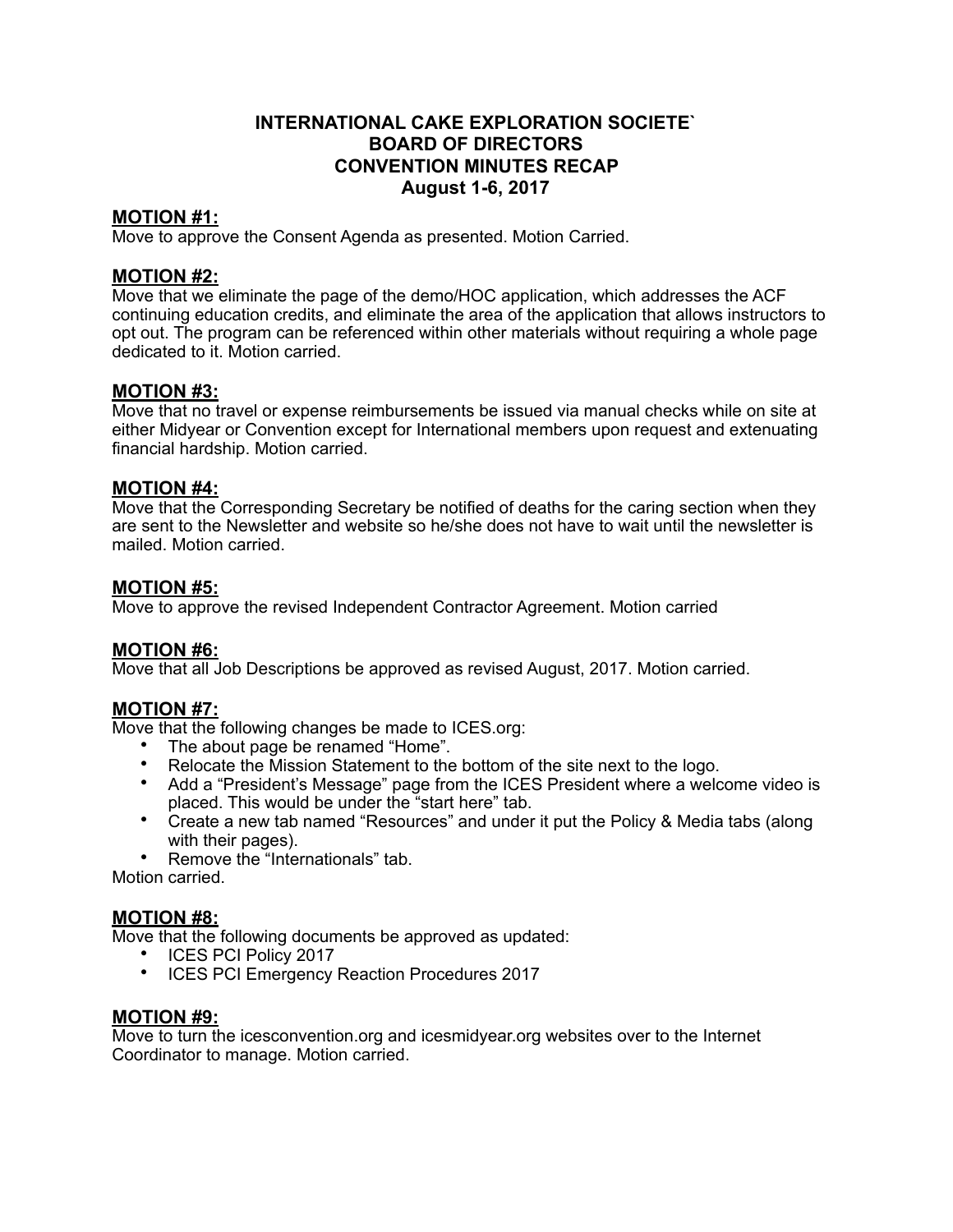## **MOTION #10:**

Motion tabled.

#### **MOTION #11:**

Move to table motion #10. Motion carried.

### **MOTION #12:**

Move to add a new form to the ICES.org website, titled "Demonstrator Availability". This form would collect very basic information (name, address, email, phone number, type of medium they are comfortable demonstrating, how far they are willing to travel and whether or not they would like to hold classes in conjunction with demonstrating at Days of Sharing). Motion carried.

### **MOTION #13:**

Move that Contracts Committee will maintain all permissions covered by the ICES Media Release. Motion carried.

### **MOTION #14:**

Move that the Media Release Special Committee be dissolved. Motion carried.

### **MOTION #15:**

Move to discontinue awarding plaques to all retiring board members and show directors effective fiscal year 2019-2020. Motion carried.

#### **MOTION #16:**

Move to award plaques only to current board members and show directors who request them prior to the end of their service. Motion carried.

#### **MOTION #17:**

Move to approve the revised contract for the S/A/P/C/C Representatives. Motion carried.

#### **MOTION #18:**

Move to approve the contract for the S/A/P/C/C Alternate Representatives. Motion carried.

#### **MOTION #19:**

Move to approve the contract for the S/A/P/C/C Treasurer. Motion carried.

#### **MOTION #20:**

Move to approve the contract for the S/A/P/C/C Secretary. Motion carried.

#### **MOTION #21:**

Move that the ICES Budget and Finance Committee and ICES Treasurer conduct a financial audit of one-third of ICES Chapters every year. Motion carried.

#### **MOTION #22:**

Move to remove motion #10 from the table. Motion carried.

#### **MOTION #23:**

Motion withdrawn.

## **MOTION #24:**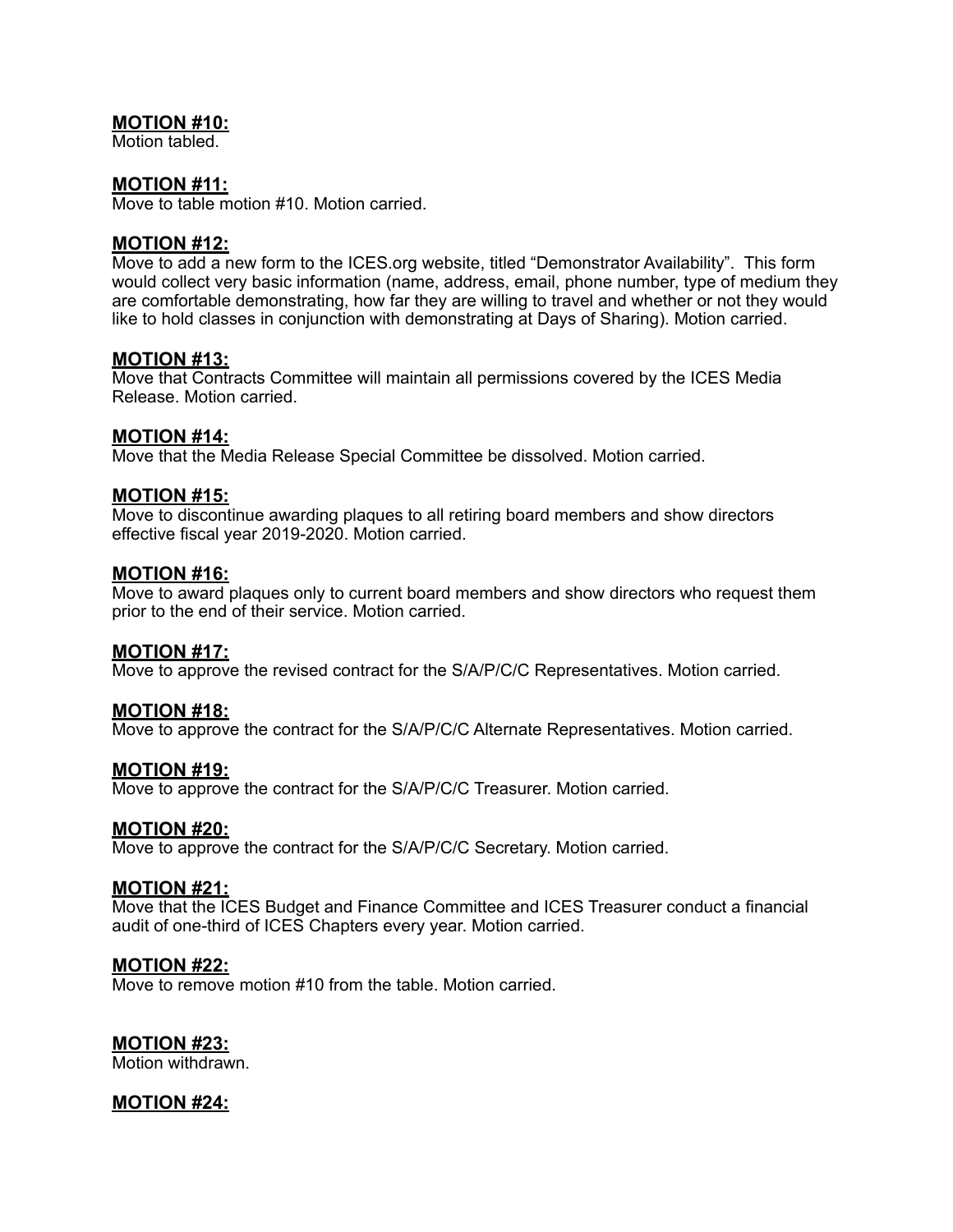Move to rescind motion #3 (08-2017), which reads "The Executive committee moves that no travel or expense reimbursements be issued via manual checks while on site at either Midyear or Convention except for International members upon request and extenuating financial hardship." Motion carried.

#### **MOTION #25:**

Move to approve the Lead Proctor Contract as amended. Motion carried.

#### **MOTION #26:**

Move to approve the ICJ Instructor/Proctor agreement as amended. Motion carried.

### **MOTION #27:**

move that ICES will not issue replacement certificates. Motion carried.

### **MOTION #28:**

Move to allow candidate #1702 to defer her certification registration fee from 2017 to 2018 due to an onsite injury and doctor's recommendation. Motion carried.

#### **MOTION #29:**

Move to approve "The Treasures of ICES" as the official slogan of the 2019 AR Convention and Show. Motion carried.

#### **MOTION #30:**

Move to reschedule the Representatives Meeting from Midyear to the Tuesday and Wednesday immediately preceding Convention, starting with the 2018 Ohio Convention and Show. This meeting will be known as the Annual Representatives Meeting and shall consist of four (4) sessions. One new, continuing or Acting Representative or Ambassador from each S/A/P/C/C will be able to submit for Travel Reimbursement based on the number of sessions they attend. Motion carried.

## **MOTION #31:**

Move to set the Representatives Travel Reimbursement at \$100 per session attended. Motion carried.

#### **MOTION #32:**

Motion failed.

#### **MOTION #33:**

Move that Acting Representatives at the Annual Representatives Meeting must be a member of the S/A/P/C/C they are representing. Motion carried.

#### **MOTION #34:**

Move to approve the 2017-2018 budget as revised. Motion carried.

#### **MOTION #35:**

Move that in order to have candidate names and information posted on the ices.org website, complete Nominations Acceptance forms must be received at least seven (7) days prior to the General Membership Meeting (GMM). Motion carried.

## **MOTION #36:**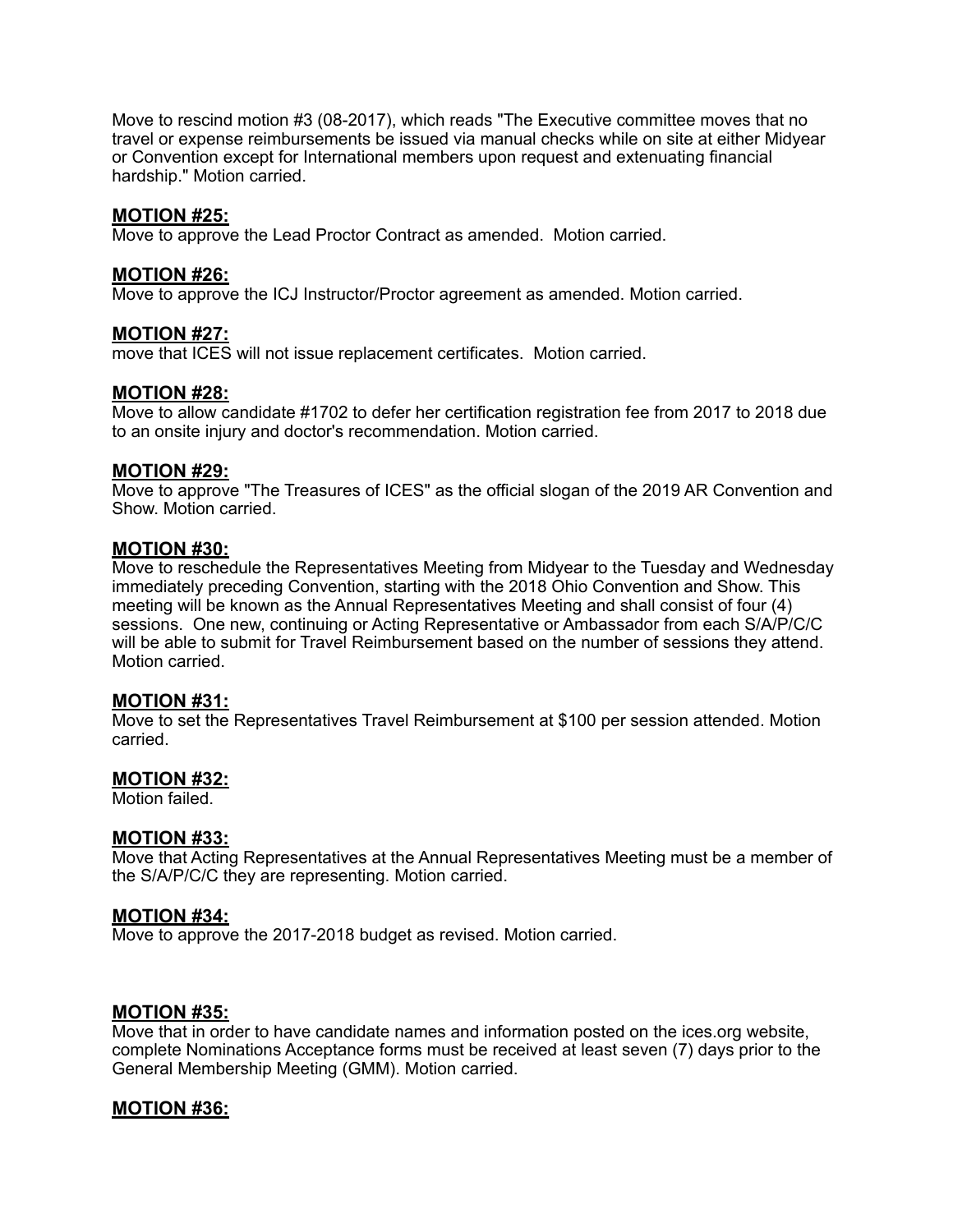Move to dissolve the Advertising Special Committee. Motion carried.

## **MOTION 37:**

Move to require the newsletter editor to use the official newsletter@ices.org email address for all incoming correspondence. Motion carried.

### **MOTION 38:**

Move to accept the "Inspire, Create, Join" video created by Heidi Schoentube for promotional use. Motion carried.

## **MOTION #39:**

Move that the Historical table at convention does not need to be manned constantly. Motion carried.

### **MOTION #40:**

Move to discontinue the 5-year major historical displays so that the only items on display at the historical table are the locked display cases and the digital display. Motion carried.

### **MOTION #41:**

Move to develop a Representatives Medallion Request Form to be placed on the Representatives tab of ices.org. The form will include the option to pick up the medallion at Convention or have it mailed at recipient's expense. Deadline for requesting medallions will be May 15 each year. Motion carried

### **MOTION #42:**

Move that a maximum of three of each type of show commemorative recognitions (medallions, pins, bars, patches, etc.) be shipped to storage. Any additional will be disposed of after three years. Motion carried.

## **MOTION #43:**

Move to discontinue support and maintenance of the ICES App. Motion carried.

#### **MOTION #44:**

Move to approve the rack card design with changes. Motion carried.

#### **MOTION #45:**

Move to amend motion #9 (08-2017) which reads "Internet Committee moves to turn the icesconvention.org and icesmidyear.org websites over to the Internet Coordinator to manage" to read "Internet Committee moves to turn the content management of icesconvention.org and icesmidyear.org websites over to the Internet Coordinator. Creative control will remain with the show committees." Motion carried.

#### **MOTION #46:**

Move to create a special committee to create a style and content guide for all ICES websites. Motion carried.

#### **MOTION #47:**

Move that Convention Demonstrators and Hands-on Class Teachers not be required to be registered convention attendees in order to receive any fees, gratuities or honoraria due to them for holding demos or classes. Motion carried.